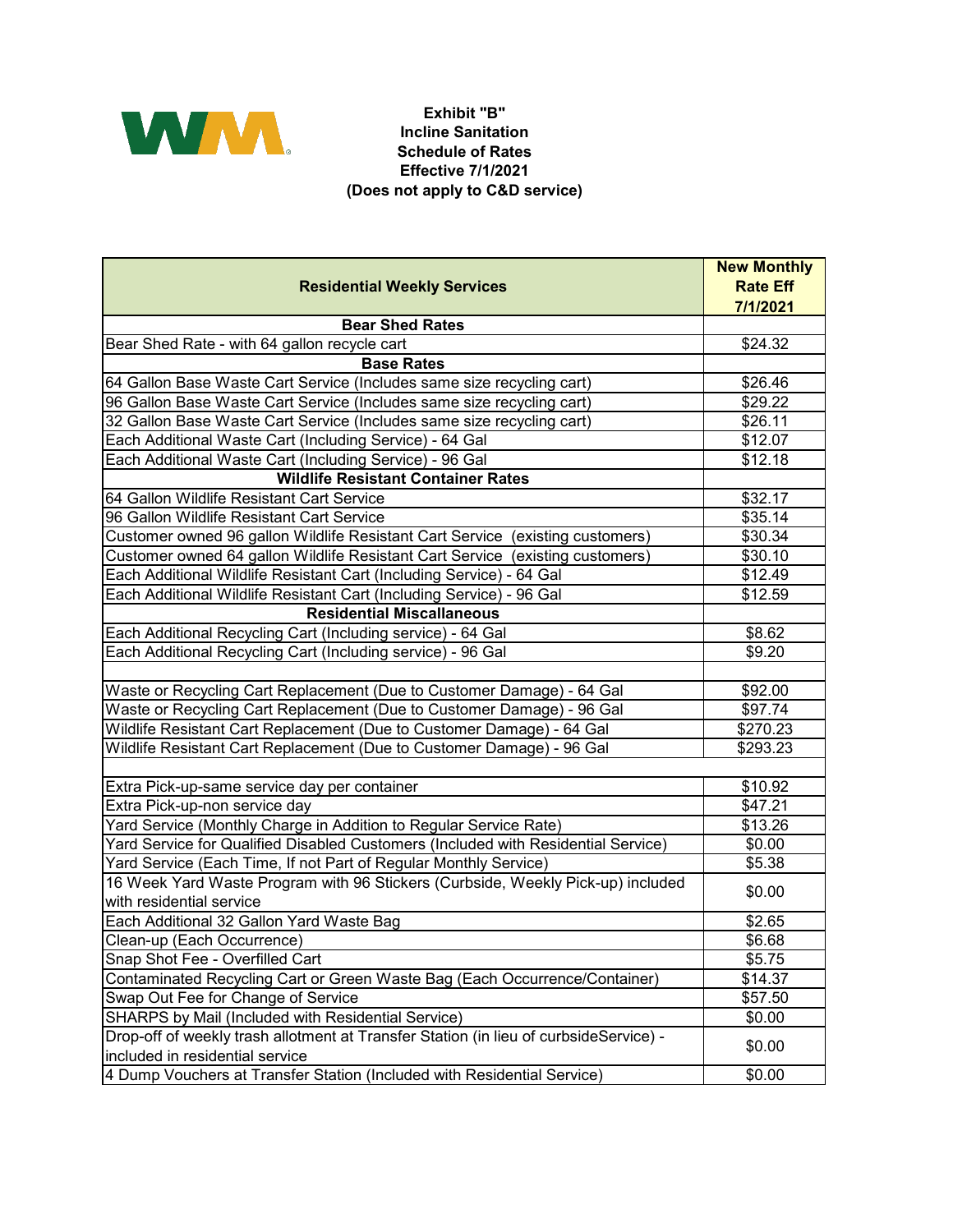|                                                                | <b>New Monthly</b>          |
|----------------------------------------------------------------|-----------------------------|
| <b>Commercial Services</b>                                     | <b>Rate Eff</b><br>7/1/2021 |
| <b>COMMERCIAL SERVICE - Wildlife Resistant Bulk Containers</b> |                             |
| Dumpsters Monthly Rate *Includes 96 gallon Recycling Cart      |                             |
| 3 Yard - 1 x Week                                              | \$231.21                    |
| 3 Yard - 2 x Week                                              | \$461.00                    |
| 3 Yard - 3 x Week                                              | \$690.01                    |
| 3 Yard - 4 x Week                                              | \$921.20                    |
| 3 Yard - 5 x Week                                              | \$1,151.02                  |
| 3 Yard - Same Day Extra Pickup                                 | \$53.27                     |
|                                                                |                             |
| 4 Yard - 1 x Week                                              | \$307.29                    |
| 4 Yard - 2 x Week                                              | \$614.65                    |
| 4 Yard - 3 x Week                                              | \$921.20                    |
| 4 Yard - 4 x Week                                              | \$1,227.07                  |
| 4 Yard - 5 x Week                                              | \$1,533.65                  |
| 4 Yard - Same Day Extra Pickup                                 | \$71.45                     |
| 6 Yard - 1 x Week                                              | \$465.22                    |
| 6 Yard - 2 x Week                                              | \$926.23                    |
| 6 Yard - 3 x Week                                              | \$1,380.87                  |
| 6 Yard - 4 x Week                                              | \$1,841.75                  |
| 6 Yard - 5 x Week                                              | $\overline{$2,306.15}$      |
| 6 Yard - Same Day Extra Pickup                                 | \$107.10                    |
| <b>COMMERCIAL SERVICE - Park Style Bulk Containers</b>         |                             |
| Dumpsters Monthly Rate *Includes 96 gallon Recycling Cart      |                             |
| 3 Yard - 1 x Week                                              | \$249.64                    |
| 3 Yard - 2 x Week                                              | $\frac{1}{1}$ \$479.44      |
| 3 Yard - 3 x Week                                              | \$708.45                    |
| 3 Yard - 4 x Week                                              | \$939.65                    |
| 3 Yard - 5 x Week                                              | \$1,169.45                  |
| 3 Yard - Same Day Extra Pickup                                 | \$53.27                     |
|                                                                |                             |
| 4 Yard - 1 x Week                                              | \$389.36                    |
| 4 Yard - 2 x Week                                              | \$696.72                    |
| 4 Yard - 3 x Week                                              | \$1,003.25                  |
| 4 Yard - 4 x Week                                              | \$1,309.12                  |
| 4 Yard - 5 x Week                                              | \$1,615.70                  |
| 4 Yard - Same Day Extra Pickup                                 | \$71.45                     |
|                                                                |                             |
| 6 Yard - 1 x Week                                              | \$491.66                    |
| 6 Yard - 2 x Week                                              | \$952.70                    |
| 6 Yard - 3 x Week                                              | \$1,407.32                  |
| 6 Yard - 4 x Week                                              | \$1,868.19                  |
| 6 Yard - 5 x Week                                              | \$2,332.61                  |
| 6 Yard - Same Day Extra Pickup                                 | \$107.10                    |
|                                                                |                             |
| 3 Yard - 1 x Week - Customer Provided                          | \$227.20                    |
| 3 Yard - 2 x Week - Customer Provided                          | \$436.31                    |
| 3 Yard - 3 x Week - Customer Provided                          | \$644.69                    |
| 3 Yard - 4 x Week - Customer Provided                          | \$855.09                    |
| 3 Yard - 5 x Week - Customer Provided                          | \$1,064.21                  |
| 3 Yard - Same Day Extra Pickup - Customer Provided             | \$53.27                     |
|                                                                |                             |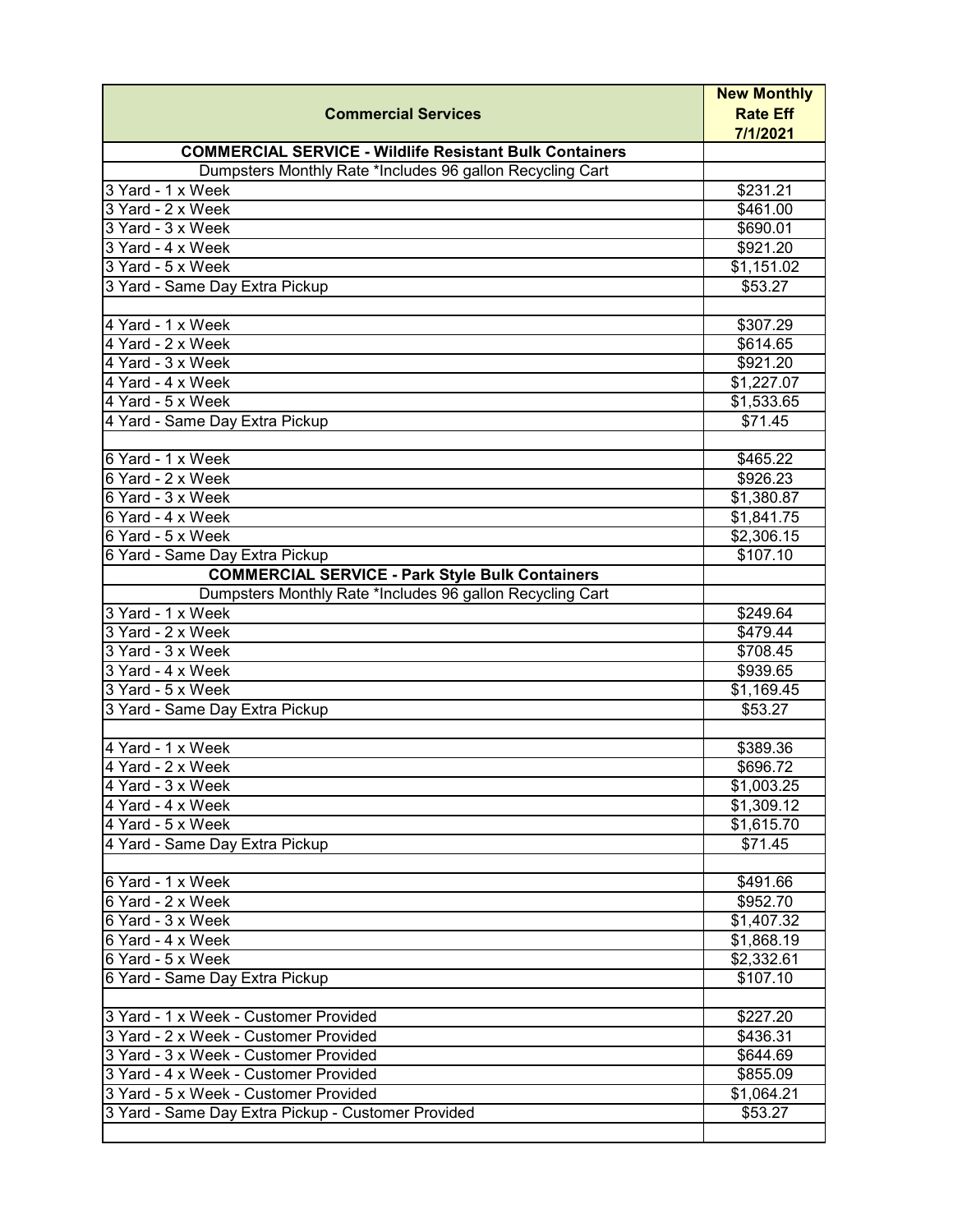| 4 Yard - 2 x Week - Customer Provided                                        | \$577.86   |
|------------------------------------------------------------------------------|------------|
|                                                                              |            |
| 4 Yard - 3 x Week - Customer Provided                                        | \$856.83   |
| 4 Yard - 4 x Week - Customer Provided                                        | \$1,135.16 |
| 4 Yard - 5 x Week - Customer Provided                                        | \$1,414.14 |
| 4 Yard - Same Day Extra Pickup - Customer Provided                           | \$71.45    |
|                                                                              |            |
| 6 Yard - 1 x Week - Customer Provided                                        | \$447.42   |
| 6 Yard - 2 x Week - Customer Provided                                        | \$866.95   |
| 6 Yard - 3 x Week - Customer Provided                                        | \$1,280.66 |
| 6 Yard - 4 x Week - Customer Provided                                        | \$1,700.05 |
| 6 Yard - 5 x Week - Customer Provided                                        | \$2,122.67 |
| 6 Yard - Same Day Extra Pickup - Customer Provided                           | \$107.10   |
|                                                                              |            |
| <b>COMMERCIAL MISCELLANEOUS</b>                                              |            |
| 96 Gallon Wildlife Resistant Cart (1x Week)                                  | \$35.14    |
| Customer owned 96 gallon Wildlife Resistant Cart (1x Week                    | \$30.34    |
| Customer owned 64 gallon Wildlife Resistant Cart (1x Week                    | \$30.10    |
| Each Additional 96 gallon Wildlife Resistant Cart                            | \$12.59    |
| Each Additional 96 gallon Recycling Cart (1x Week)                           | \$9.20     |
| 4 Yd. Insta-bin includes delivery/pick-up                                    | \$118.82   |
| 6 Yd. Insta-bin includes delivery/pick-up                                    | \$178.24   |
|                                                                              |            |
| Pull-Out Charge                                                              | \$82.07    |
| Inaccessible Dumpster Fee                                                    | \$18.93    |
| Snap Shot Fee - Overloaded Dumpster                                          | \$51.94    |
| Snap Shot Fee - Overloaded Cart                                              | \$5.75     |
| Swap Out Fee for Change of Service                                           | \$74.75    |
| 1st Dumpster Lock (included with commercial service)                         | \$0.00     |
| Replacement Dumpster Lock                                                    | \$17.25    |
| Annual Dumpster Cleaning (included with commercial service)                  | \$0.00     |
| Additional Dumpster Cleaning/Exchange Fee                                    | \$97.74    |
| Demurrage-dumpster per week                                                  | \$32.23    |
|                                                                              |            |
| <b>COMMERCIAL RECYCLING SERVICE - Cardboard and Mixed Recycling</b>          |            |
| 96 Gallon Recycling Cart (1x per week)                                       | \$22.00    |
| 2 Yard Dumpster (existing customers only) (1x per week)                      | \$87.99    |
| 3 Yard Dumpster (1x per week)                                                | \$131.97   |
| 4 Yard Dumpster (1x per week)                                                | \$197.97   |
| 6 Yard dumpster (1x per week)                                                | \$285.97   |
| <b>Recycle Extra Pickups</b>                                                 |            |
| Same Day Extra Pickup - 64 Gallon Recycling Cart                             | \$7.47     |
| Same Day Extra Pickup - Each Additional 64 Gallon Recycling Cart             | \$7.47     |
| Same Day Extra Pickup - 96 Gallon Recycling Cart                             | \$6.32     |
| Same Day Extra Pickup - Each Additional 96 Gallon Recycling Cart             | \$6.32     |
| Same Day Extra Pickup - 2 Yard Dumpster                                      | \$41.24    |
| Same Day Extra Pickup - 3 Yard Dumpster                                      | \$53.27    |
| Same Day Extra Pickup - 4 Yard Dumpster                                      | \$71.45    |
| Same Day Extra Pickup - 6 Yard dumpster                                      | \$107.10   |
|                                                                              |            |
| 2 Yard Rates for Existing Customers (No new 2 yard service effective 7/1/12) |            |
| 2 yard - 1 x Week                                                            | \$153.61   |
| 2 yard - 2 x Week                                                            | \$307.29   |
| 2 yard - 3 x Week                                                            | \$458.84   |